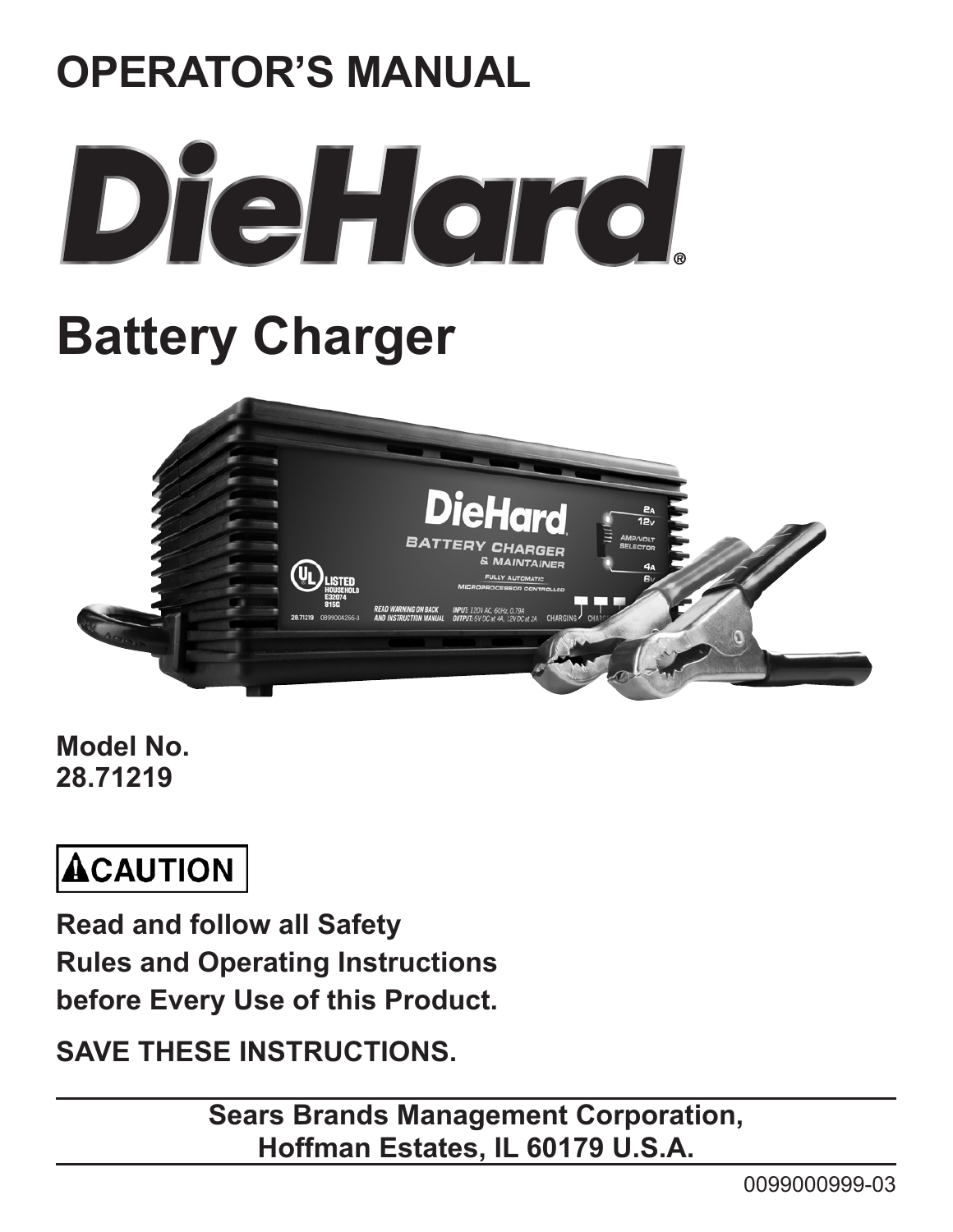### **DieHard THREe-Year Full Warranty**

When operated and maintained according to all supplied instructions, if this DieHard product fails due to a defect in material or workmanship within 3 years from the date of purchase, return it to any DieHard outlet in the United States for free replacement.

This warranty gives you specific legal rights, and you may also have other rights which vary from state to state.

Sears Brands Management Corporation, Hoffman Estates, IL 60179

### **For customer assistance or replacement parts, call toll-free from 7 am to 5 pm CT**

**Monday through Friday: 1-800-732-7764**

### **IMPORTANT: READ AND SAVE THIS SAFETY AND INSTRUCTION MANUAL.**

**SAVE THESE INSTRUCTIONS –** This manual will show you how to use your charger safely and effectively. Please read, understand and follow these instructions and precautions carefully, as this manual contains important safety and operating instructions. The safety messages used throughout this manual contain a signal word, a message and an icon.

The signal word indicates the level of the hazard in a situation.

## **ADANGER**

Indicates an imminently hazardous situation which, if not avoided, will result in death or serious injury to the operator or bystanders.

Indicates a potentially hazardous situation which, if not **AWARNING** avoided, could result in death or serious injury to the operator or bystanders.



Indicates a potentially hazardous situation which, if not avoided, could result in moderate or minor injury to the operator or bystanders.



Indicates a potentially hazardous situation which, if not avoided, could result in damage to the equipment or vehicle or property damage.





Pursuant to California Proposition 65, this product contains chemicals known to the State of California to cause cancer and birth defects or other reproductive harm. Wash hands before handling.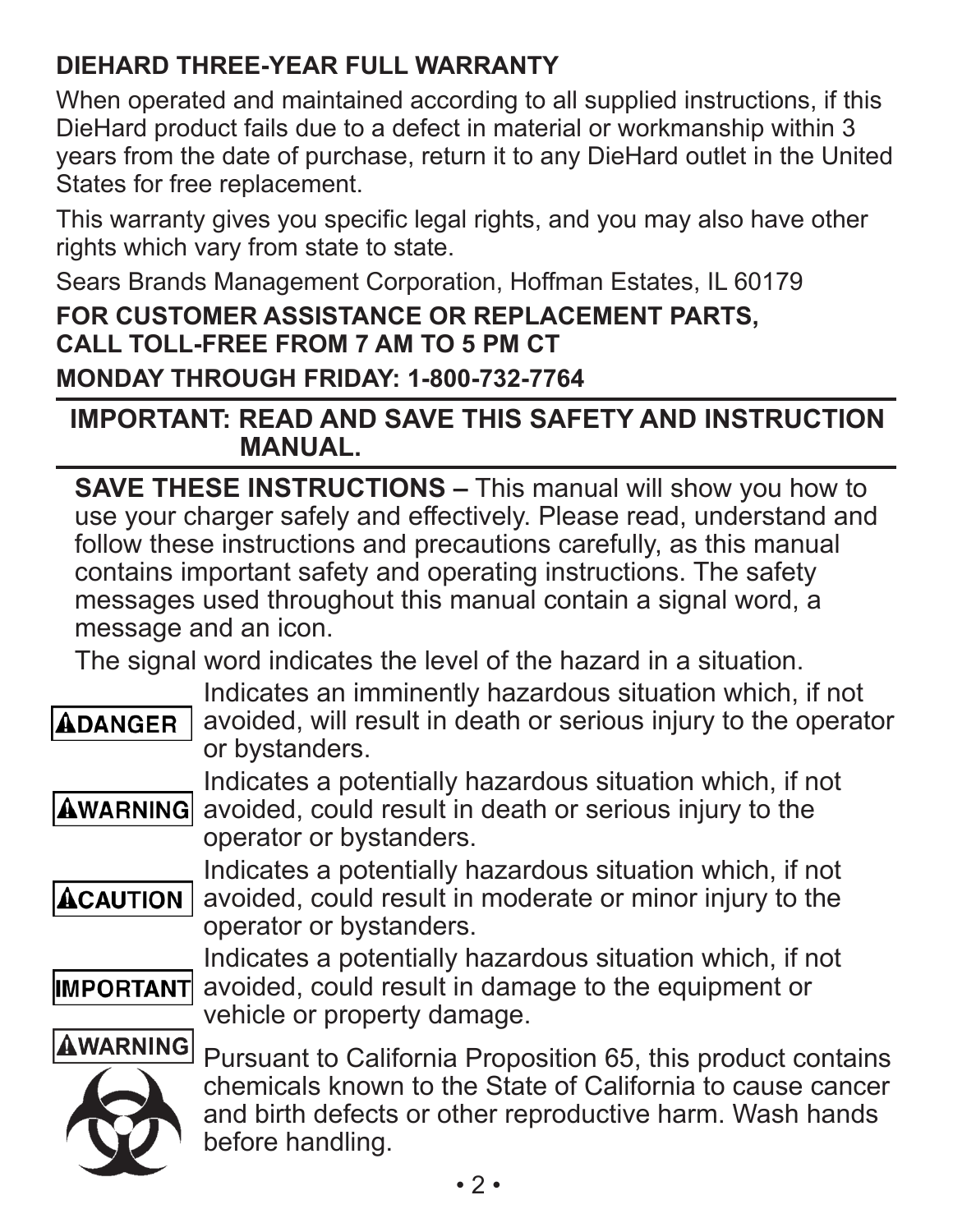**1. IMPORTANT SAFETY INSTRUCTIONS – SAVE THESE INSTRUCTIONS.** This manual contains important safety and operating instructions.





**RISK OF ELECTRIC SHOCK OR FIRE.**

**1.1** Keep out of reach of children.

**1.2** Do not expose the charger to rain or snow.

**1.3** Use only recommended attachments.

Use of an attachment not recommended or sold by the battery charger manufacturer may result in a risk of fire, electric shock or injury to persons or damage to property.

- **1.4** To reduce the risk of damage to the electric plug or cord, pull by the plug rather than the cord when disconnecting the charger.
- **1.5** An extension cord should not be used unless absolutely necessary. Use of an improper extension cord could result in a risk of fire and electric shock. If an extension cord must be used, make sure:
	- •That the pins on the plug of the extension cord are the same number, size and shape as those of the plug on the charger.
	- •That the extension cord is properly wired and in good electrical condition.
	- •That the wire size is large enough for the AC ampere rating of the charger as specified in section 8.
- **1.6** To reduce the risk of electric shock, unplug the charger from the outlet before attempting any maintenance or cleaning. Simply turning off the controls will not reduce this risk.
- **1.7** Do not operate the charger with a damaged cord or plug; have the cord or plug replaced immediately by a qualified service person. (Call customer service at 1-800-732-7764.)
- **1.8** Do not operate the charger if it has received a sharp blow, been dropped or otherwise damaged in any way; take it to a qualified service person. (Call customer service at 1-800-732-7764.)
- **1.9** Do not disassemble the charger; take it to a qualified service person when service or repair is required. Incorrect reassembly may result in a risk of fire or electric shock. (Call customer service at 1-800-732-7764.)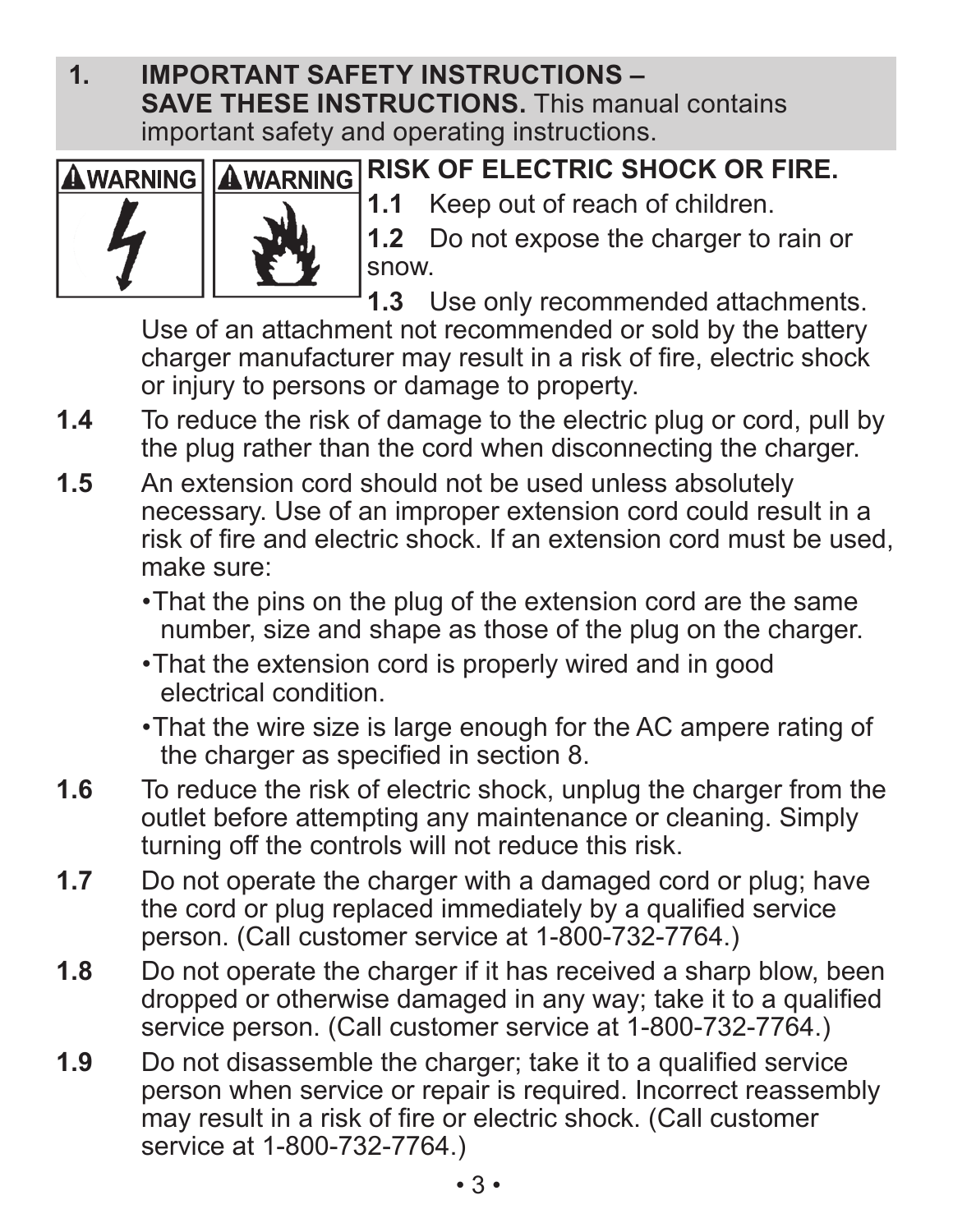## **AWARNING RISK OF EXPLOSIVE GASES.**



**1.10** WORKING IN THE VICINITY OF A LEAD-ACID BATTERY IS DANGEROUS. BATTERIES GENERATE EXPLOSIVE GASES DURING NORMAL BATTERY OPERATION. FOR THIS REASON, IT IS OF UTMOST IMPORTANCE THAT YOU FOLLOW THE INSTRUCTIONS EACH TIME YOU USE THE CHARGER.

- **1.11** To reduce the risk of a battery explosion, follow these instructions and those published by the battery manufacturer and the manufacturer of any equipment you intend to use in the vicinity of the battery. Review the cautionary markings on these products and on the engine.
- **1.12** This charger employs parts, such as switches and circuit breakers, that tend to produce arcs and sparks. If used in a garage, locate this charger 18 inches or more above floor level.

### **2. PERSONAL PRECAUTIONS**

## **AWARNING RISK OF EXPLOSIVE GASES.**



**2.1** NEVER smoke or allow a spark or flame in the vicinity of a battery or engine.

**2.2** Remove personal metal items such as rings, bracelets, necklaces and watches when working with a lead-acid battery. A lead-acid battery can produce a shortcircuit current high enough to weld a ring or the like to metal, causing a severe burn.

- **2.3** Be extra cautious, to reduce the risk of dropping a metal tool onto the battery. It might spark or short-circuit the battery or other electrical part that may cause an explosion.
- **2.4** Use this charger for charging LEAD-ACID batteries only. It is not intended to supply power to a low voltage electrical system other than in a starter-motor application. Do not use this battery charger for charging dry-cell batteries that are commonly used with home appliances. These batteries may burst and cause injury to persons and damage to property.
- **2.5** NEVER charge a frozen battery.
- 2.6 NEVER overcharge a battery.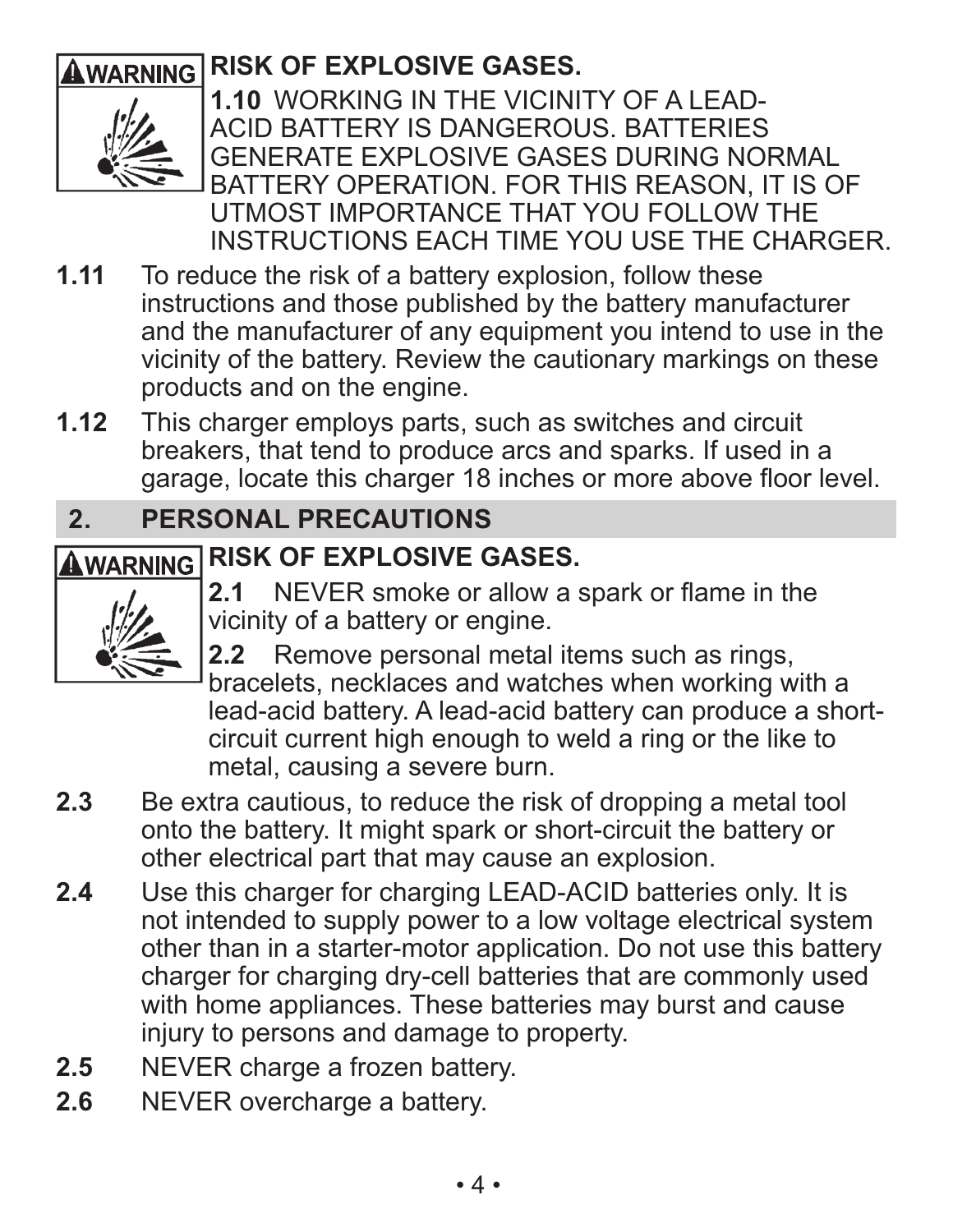- **2.7** Consider having someone nearby to come to your aid when you work near a lead-acid battery.
- **2.8** Have plenty of fresh water and soap nearby in case battery acid contacts your skin, clothing or eyes.
- **2.9** Wear complete eye and body protection, including safety goggles and protective clothing. Avoid touching your eyes while working near the battery.
- **2.10** If battery acid contacts your skin or clothing, immediately wash the area with soap and water. If acid enters your eye, immediately flood the eye with cold running water for at least 10 minutes and get medical attention right away.
- **2.11** If battery acid is accidentally swallowed, drink milk, the whites of eggs or water. DO NOT induce vomiting. Seek medical attention immediately.

### **3. PREPARING TO CHARGE**





### **AWARNING AWARNING RISK OF CONTACT WITH BATTERY ACID. BATTERY ACID IS A HIGHLY CORROSIVE SULFURIC ACID.**

**3.1** If it is necessary to remove the battery from the vehicle to charge it, always remove the grounded terminal first. Make sure all of

the accessories in the vehicle are off to prevent arcing.

- **3.2** Be sure the area around the battery is well ventilated while the battery is being charged.
- **3.3** Clean the battery terminals before charging the battery. During cleaning, keep airborne corrosion from coming into contact with your eyes, nose and mouth. Use baking soda and water to neutralize the battery acid and help eliminate airborne corrosion. Do not touch your eyes, nose or mouth.
- **3.4** Add distilled water to each cell until the battery acid reaches the level specified by the battery manufacturer. Do not overfill. For a battery without removable cell caps, such as valve regulated lead acid batteries (VRLA), carefully follow the manufacturer's recharging instructions.
- **3.5** Read, understand and follow all instructions for the charger, battery, vehicle and any equipment used near the battery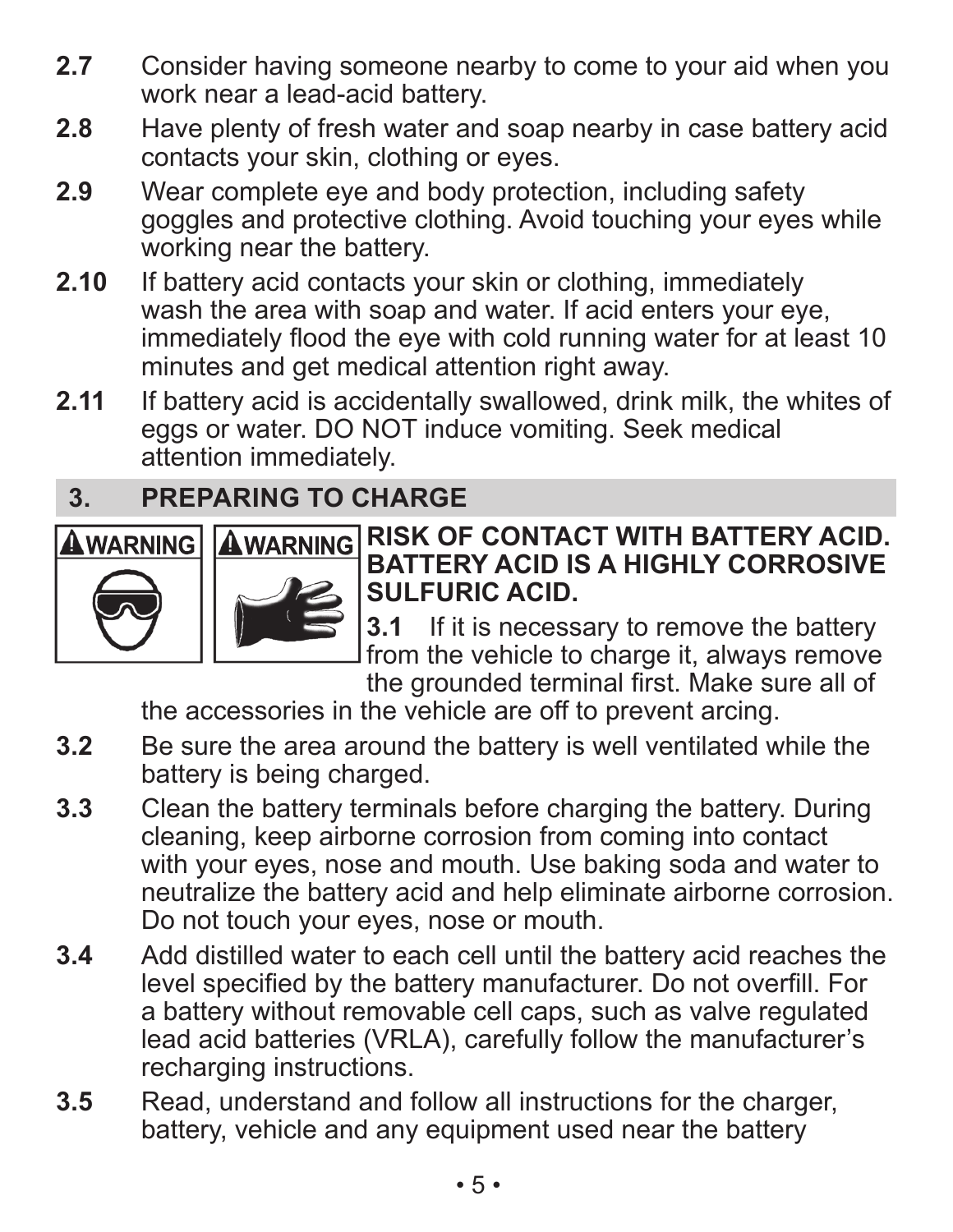and charger. Study all of the battery manufacturer's specific precautions while charging and recommended rates of charge.

- **3.6** Determine the voltage of the battery by referring to the vehicle owner's manual and make sure that the output voltage selector switch is set to the correct voltage. If the charger has an adjustable charge rate, charge the battery in the lowest rate first.
- **3.7** Make sure that the charger cable clips make tight connections.

### **4. CHARGER LOCATION**







### **AWARNING AWARNING AWARNING RISK OF EXPLOSION AND CONTACT WITH BATTERY ACID.**

**4.1** Locate the charger as far away from the battery as the DC cables permit.

- **4.2** Never place the charger directly above the battery being charged; gases from the battery will corrode and damage the charger.
- **4.3** Do not set the battery on top of the charger.
- **4.4** Never allow battery acid to drip onto the charger when reading the electrolyte specific gravity or filling the battery.
- **4.5** Do not operate the charger in a closed-in area or restrict the ventilation in any way.

### **5. DC CONNECTION PRECAUTIONS**

- **5.1** Connect and disconnect the DC output clips only after setting all of the charger switches to the "off" position (if applicable) and removing the AC plug from the electrical outlet. Never allow the clips to touch each other.
- **5.2** Attach the clips to the battery and chassis, as indicated in sections 6 and 7.
- **6. FOLLOW THESE STEPS WHEN BATTERY IS INSTALLED IN VEHICLE.**





**AWARNING AWARNING AWARNING A SPARK NEAR THE BATTERY MAY CAUSE A BATTERY EXPLOSION. TO REDUCE THE RISK OF A SPARK NEAR THE BATTERY:**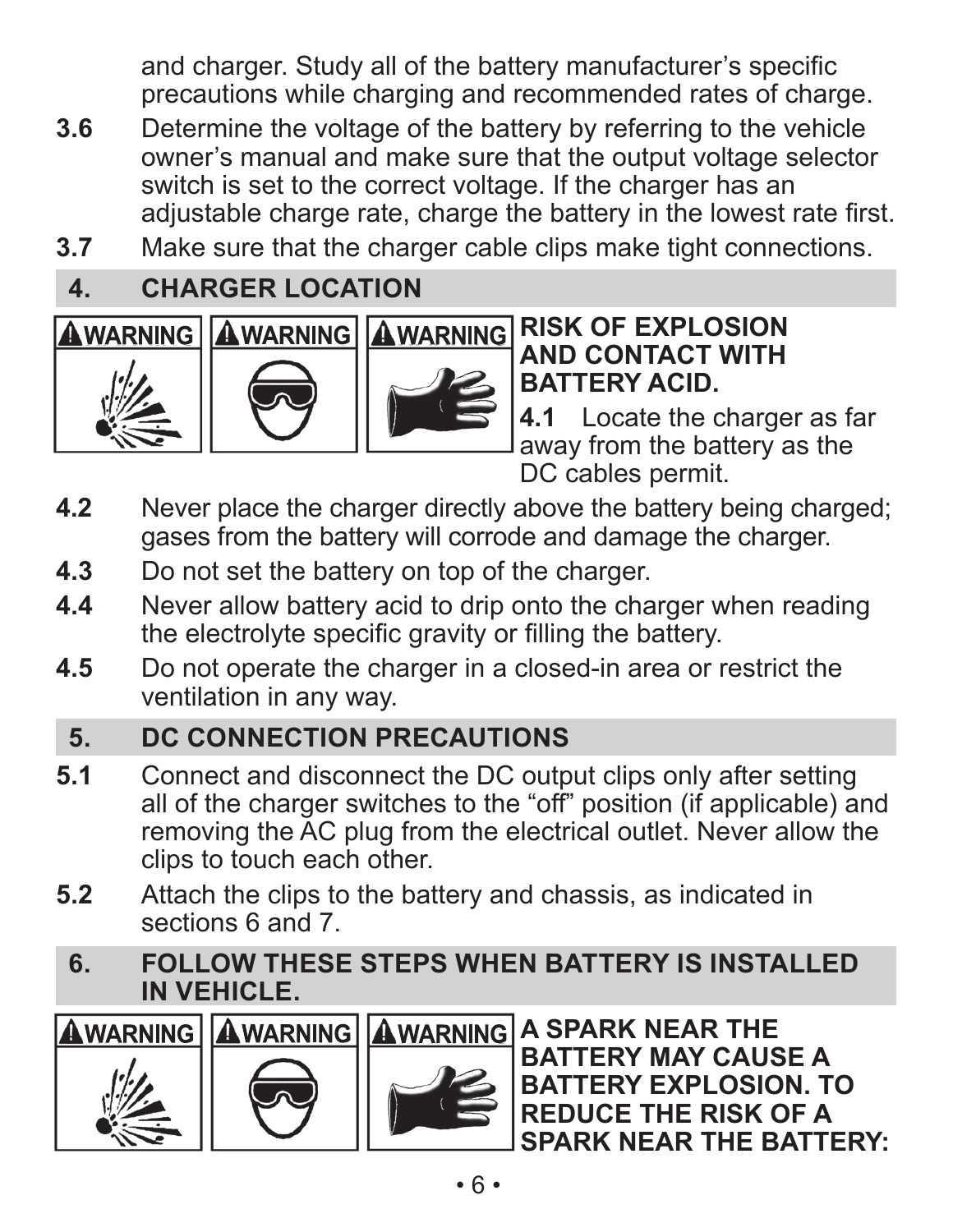- **6.1** Position the AC and DC cables to reduce the risk of damage by the hood, door and moving or hot engine parts. NOTE: If it is necessary to close the hood during the charging process, ensure that the hood does not touch the metal part of the battery clips or cut the insulation of the cables.
- **6.2** Stay clear of fan blades, belts, pulleys and other parts that can cause injury.
- **6.3** Check the polarity of the battery posts. The POSITIVE (POS, P, +) battery post usually has a larger diameter than the NEGATIVE (NEG, N, -) post.
- **6.4** Determine which post of the battery is grounded (connected) to the chassis. If the negative post is grounded to the chassis (as in most vehicles), see step 6.5. If the positive post is grounded to the chassis, see step 6.6.
- **6.5** For a negative-grounded vehicle, connect the POSITIVE (RED) clip from the battery charger to the POSITIVE (POS, P, +) ungrounded post of the battery. Connect the NEGATIVE (BLACK) clip to the vehicle chassis or engine block away from the battery. Do not connect the clip to the carburetor, fuel lines or sheet-metal body parts. Connect to a heavy gauge metal part of the frame or engine block.



**NEGATIVE GROUNDED SYSTEM**

- **6.6** For a positive-grounded vehicle, connect the NEGATIVE (BLACK) clip from the battery charger to the NEGATIVE (NEG, N, -) ungrounded post of the battery. Connect the POSITIVE (RED) clip to the vehicle chassis or engine block away from the battery. Do not connect the clip to the carburetor, fuel lines or sheet-metal body parts. Connect to a heavy gauge metal part of the frame or engine block.
- **6.7** Connect charger AC supply cord to electrical outlet.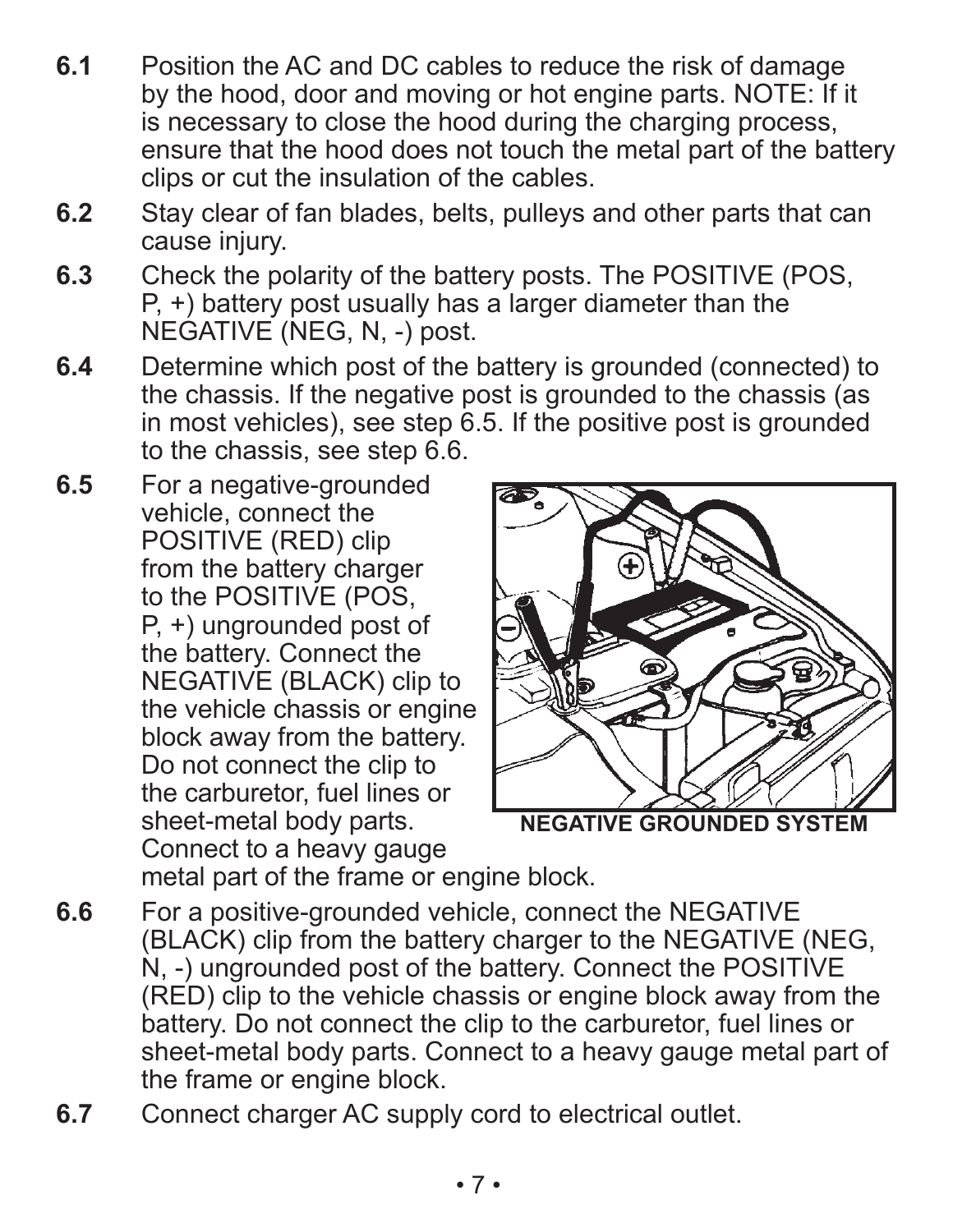- **6.8** When disconnecting the charger, turn all switches to off (if applicable), disconnect the AC cord, remove the clip from the vehicle chassis and then remove the clip from the battery terminal.
- **6.9** See CALCULATING CHARGE TIME for length of charge information.
- **7. FOLLOW THESE STEPS WHEN BATTERY IS OUTSIDE VEHICLE.**







**AWARNING AWARNING A SPARK NEAR THE BATTERY MAY CAUSE A BATTERY EXPLOSION. TO REDUCE THE RISK OF A SPARK NEAR THE BATTERY:**

**7.1** Check the polarity of the battery posts. The POSITIVE (POS, P, +) battery post usually has a larger diameter than the NEGATIVE (NEG, N, -) post.



**7.2** Attach at least a 24-inch (61 cm) long 6-gauge (AWG)

insulated battery cable to the NEGATIVE (NEG, N, -) battery post.

- **7.3** Connect the POSITIVE (RED) charger clip to the POSITIVE (POS, P, +) post of the battery.
- **7.4** Position yourself and the free end of the cable you previously attached to the NEGATIVE (NEG, N, -) battery post as far away from the battery as possible – then connect the NEGATIVE (BLACK) charger clip to the free end of the cable.
- **7.5** Do not face the battery when making the final connection.
- **7.6** Connect charger AC supply cord to electrical outlet.
- **7.7** When disconnecting the charger, always do so in the reverse order of the connecting procedure and break the first connection while as far away from the battery as practical.
- **7.8** A marine (boat) battery must be removed and charged on shore. To charge it onboard requires equipment specially designed for marine use.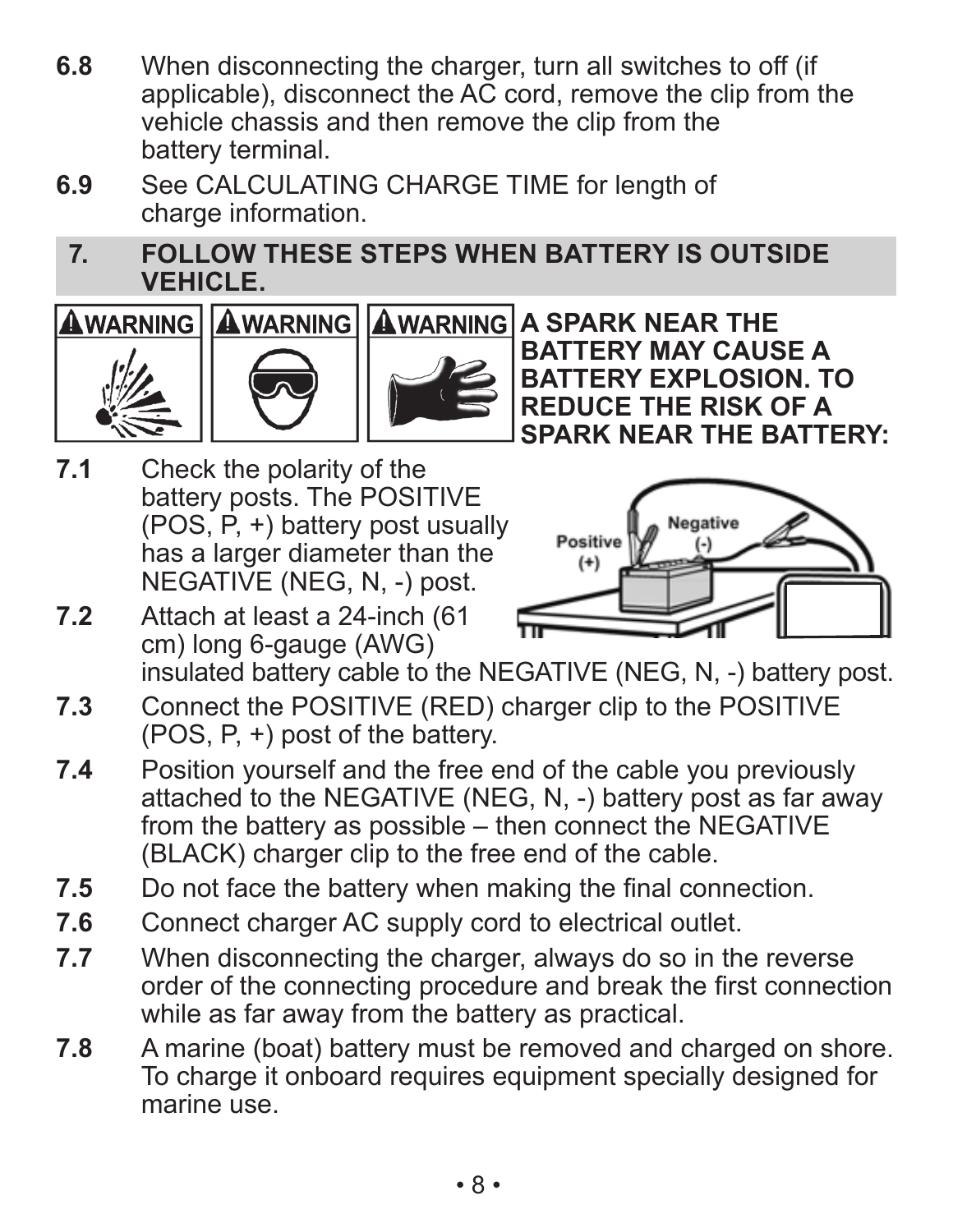### **8. ac power cord connections**

## **AWARNING AWARNING RISK OF ELECTRIC SHOCK OR FIRE.**



**8.1** This battery charger is for use on a nominal 120-volt circuit. The plug must be plugged into an outlet that is properly installed in accordance with all local codes

and ordinances. The plug pins must fit the receptacle (outlet).

8.2 **ADANGER** Never alter the AC cord or plug provided – if it does not fit the outlet, have a proper outlet installed by a qualified electrician. An improper connection can result in a risk of an electric shock or electrocution. **NOTE**: Pursuant to Canadian Regulations, use of an adapter plug is not allowed in Canada. Use of an adapter plug in the United States is not recommended and should not be used.

**8.3** Recommended minimum AWG size for extension cord:

- •100 feet long or less use an 18 gauge extension cord.
- •Over 100 feet long use a 16 gauge extension cord.

### **9. Assembly instructions**

Remove all cord wraps and uncoil the cables prior to using the battery charger.

### **10. Features/Control Panel 4**



- **1.** Amp/Volt Selector Switch
- **2.** Battery Status LEDs
- **3.** AC Power cord
- **4.** Battery Clamp Cable Assembly
- **5.** Ring Terminal Cable Assembly
- **6.** 12V Plug Cable Assembly
- **7.** Charger Quick-Connect Cable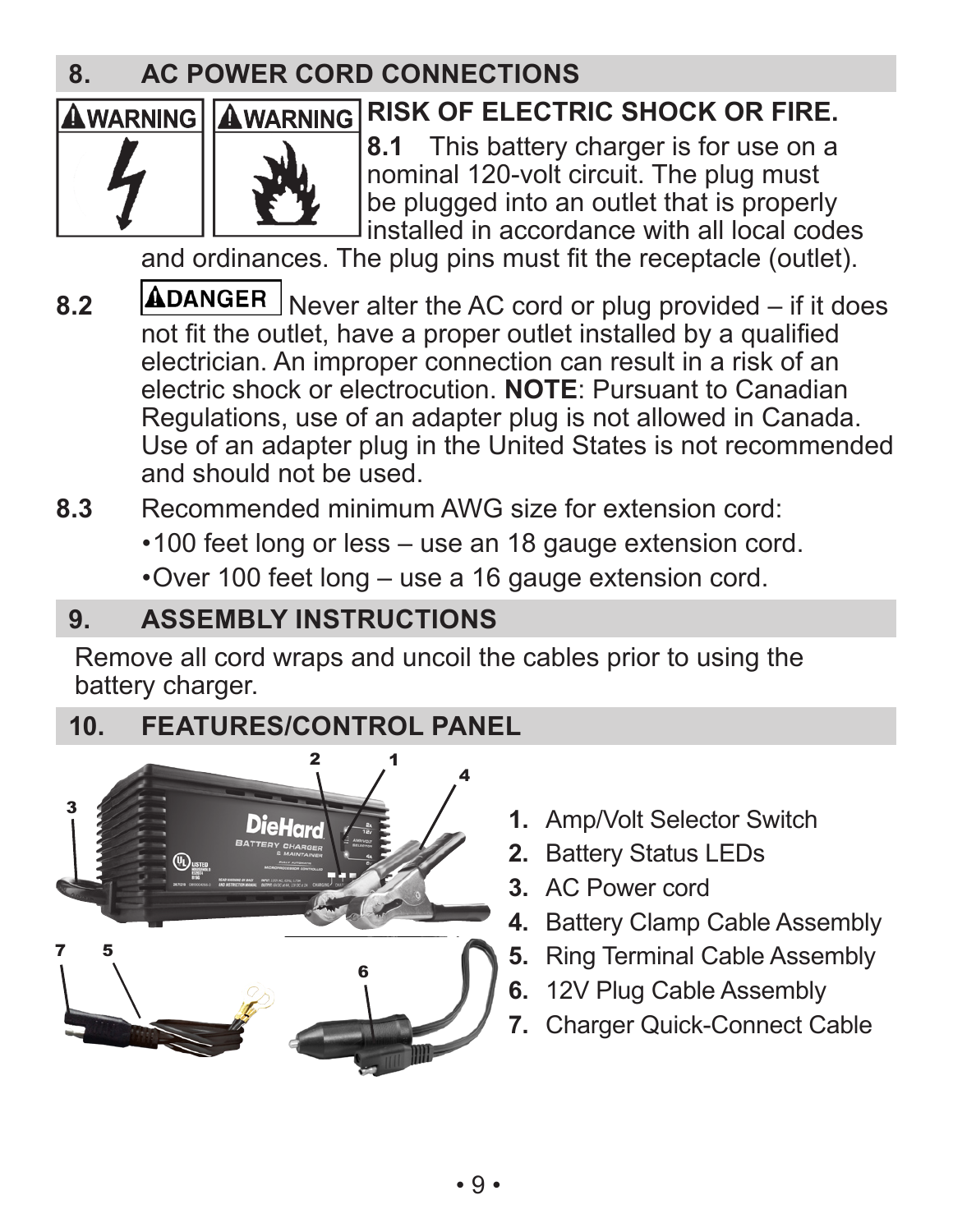

### **10.2 LED Display**

**CHECK BATTERY (red) LED lit:** Indicates the battery is not properly connected to the charger.

**CHECK BATTERY (red) LED blinking:** Indicates the charger is in abort mode.

**CHARGING (yellow) LED lit:** Indicates the charger is charging the battery.

**CHARGED (green) LED lit:** Indicates the battery is fully charged and the charger is in maintain mode**.**

**NOTE:** See the Operating Instructions section for a complete description of the charger modes.

### **11. OPERATING INSTRUCTIONS**

**AWARNING** This battery charger must be properly assembled in accordance with the assembly instructions before it is used.

The charger does not have an On/Off switch. Plug the 71219 into a 120V AC electrical wall outlet only after battery connections have been made and the Amp/Volt selector switch has been set.

**NOTE:** This charger is equipped with an auto-start feature. It will not supply current to the battery clips until a battery is properly connected. Meaning, the clips will not spark if touched together.

### **Charging**

- **1.** Ensure that all of the charger components are in place and in good working condition, for example, the plastic boots on the battery clips.
- **2.** Connect the battery following the connection instructions described in Using the Quick-Disconnect Cable Connectors section.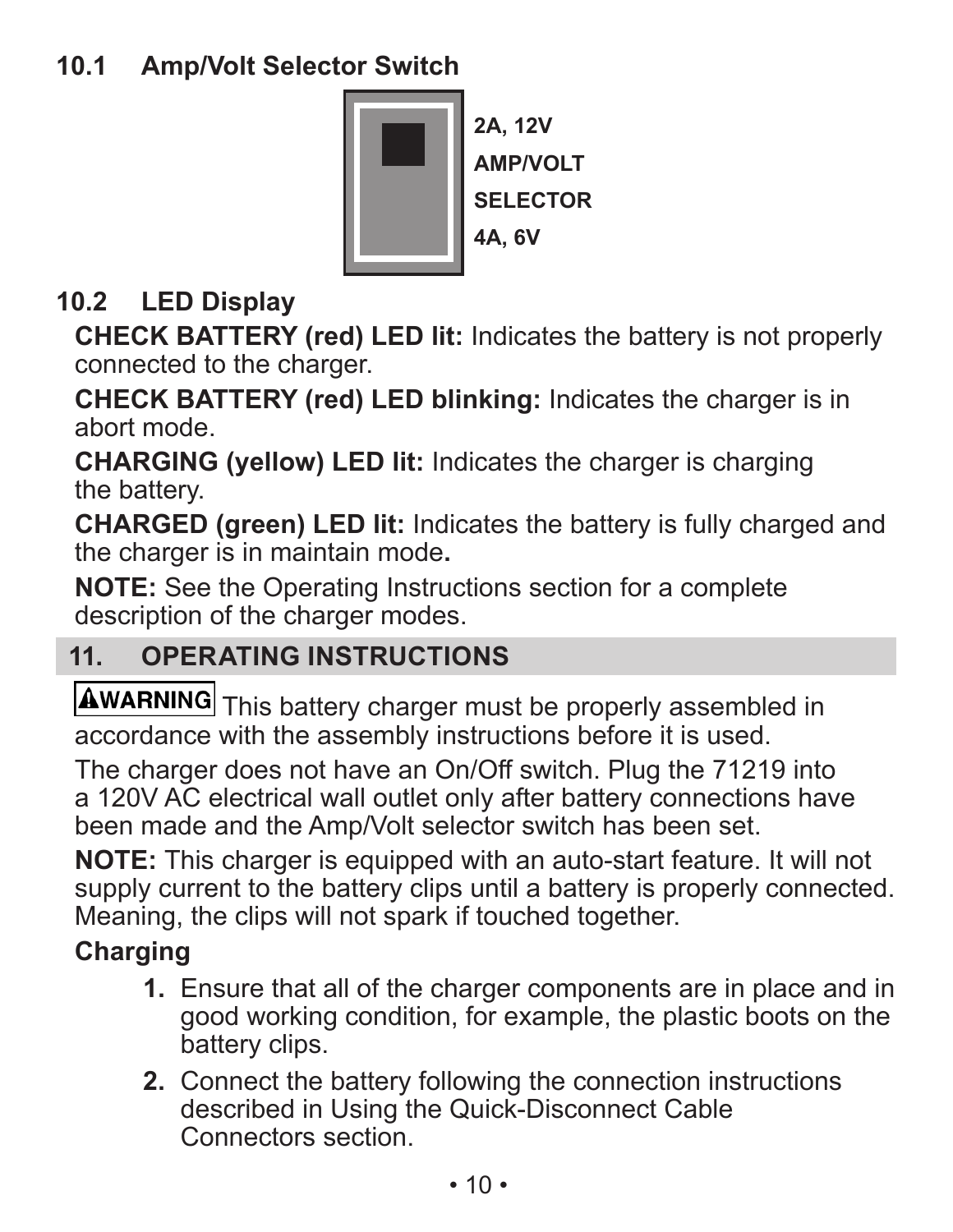- **3.** Set the Amp/Volt Selector switch to the proper setting for the battery being charged.
- **4.** Connect the AC power following the precautions listed in section 8.
- **5.** If you've connected everything correctly, the CHARGING (yellow) LED should be lit indicating that the charger is charging. If the CHARGING (yellow) LED does not light or if the CHECK BATTERY (red) LED is lit, check the connections or have the battery checked/replaced.

### **USING THE QUICK-DISCONNECT CABLE CONNECTORS**

Connect any of the three output cable assemblies to the charger in seconds. Make sure to place the charger on a dry, nonflammable surface.

**NOTE:** Never connect the clamp and ring terminal connectors together for use in other applications, such as external battery or other power source charging, or to extend the output cable length, as reverse polarity and/or overcharge conditions will occur.

### **50 amp Battery Clips**

- **1.** Connect the end of the charger output cable to the end of the 50 Amp Battery clips cable.
- **2.** Follow the steps in sections 6 and 7 to connect the output clips to the battery.
- **3.** After a good electrical connection is made to the battery, plug the power cord into a 120V AC electrical wall outlet. Make sure to place the charger on a dry, non-flammable surface.

### **Permanent Ring Connectors**

The ring connectors permanently attach to the battery providing easy access to quickly charge your battery. This application is appropriate for motorcycles, lawn tractors, ATVs and snowmobiles.

- **1.** To permanently attach to a battery, loosen and remove each nut from the bolt at the battery terminal.
- **2.** Connect the red POSITIVE connector ring to the POSITIVE battery terminal.
- **3.** Connect the black NEGATIVE connector ring to the NEGATIVE battery terminal.
- **4.** Replace and tighten the nuts to secure.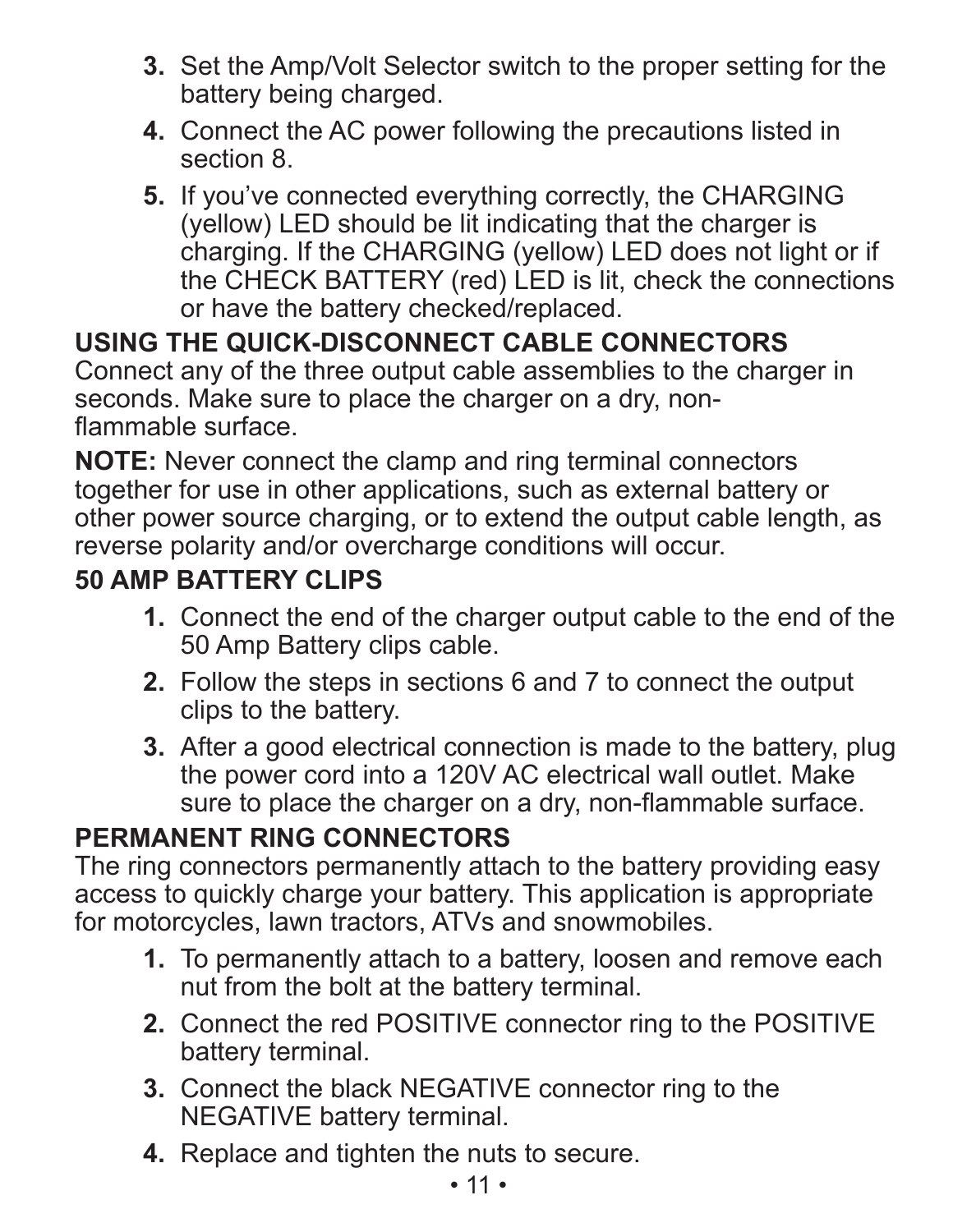- **5.** Connect the cable to the end of the charger output cord. Take care to keep the wires and plug away from metal and moving parts.
- **6.** Plug the charger power cord into a 120V AC electrical wall outlet. Make sure to place the charger on a dry. non-flammable surface.

### **12V Accessory Plug**

Charge or maintain your battery without lifting the hood.

- **1.** Connect the end of the 12V Accessory Plug Cable Quick-Connect to the charger.
- **2.** Insert the 12V accessory plug into the 12V accessory outlet.
- **3.** Route the power cord from the charger through the vehicle's open window.
- **4.** Plug the charger power cord into a 120V AC electrical wall outlet. Make sure to place the charger on a dry, nonflammable surface.
- **5.** If the vehicle's ignition key has to be on in order for the accessory outlet to supply/receive power, turn the key on.

### **Battery Connection Indicator**

If the charger does not detect a properly connected battery, the CHECK BATTERY (red) LED will light continuously until such a battery is detected. Charging will not begin while the CHECK BATTERY (red) LED is on. When charging begins, the CHARGING (yellow) LED will be lit.

### **Completion of Charge**

Charge completion is indicated by the CHARGED (green) LED. When lit, the charger has stopped charging and switched to the Maintain Mode of operation.

### **Maintain Mode (Float-Mode Monitoring)**

When the CHARGED (green) LED is lit, the charger has started Maintain Mode. In this mode, the charger keeps the battery fully charged.

**NOTE:** If the charger has to provide its maximum maintain current for a continuous 12 hour period, it will go into Abort Mode (see Aborted Charge section). This is usually caused by a drain on the battery or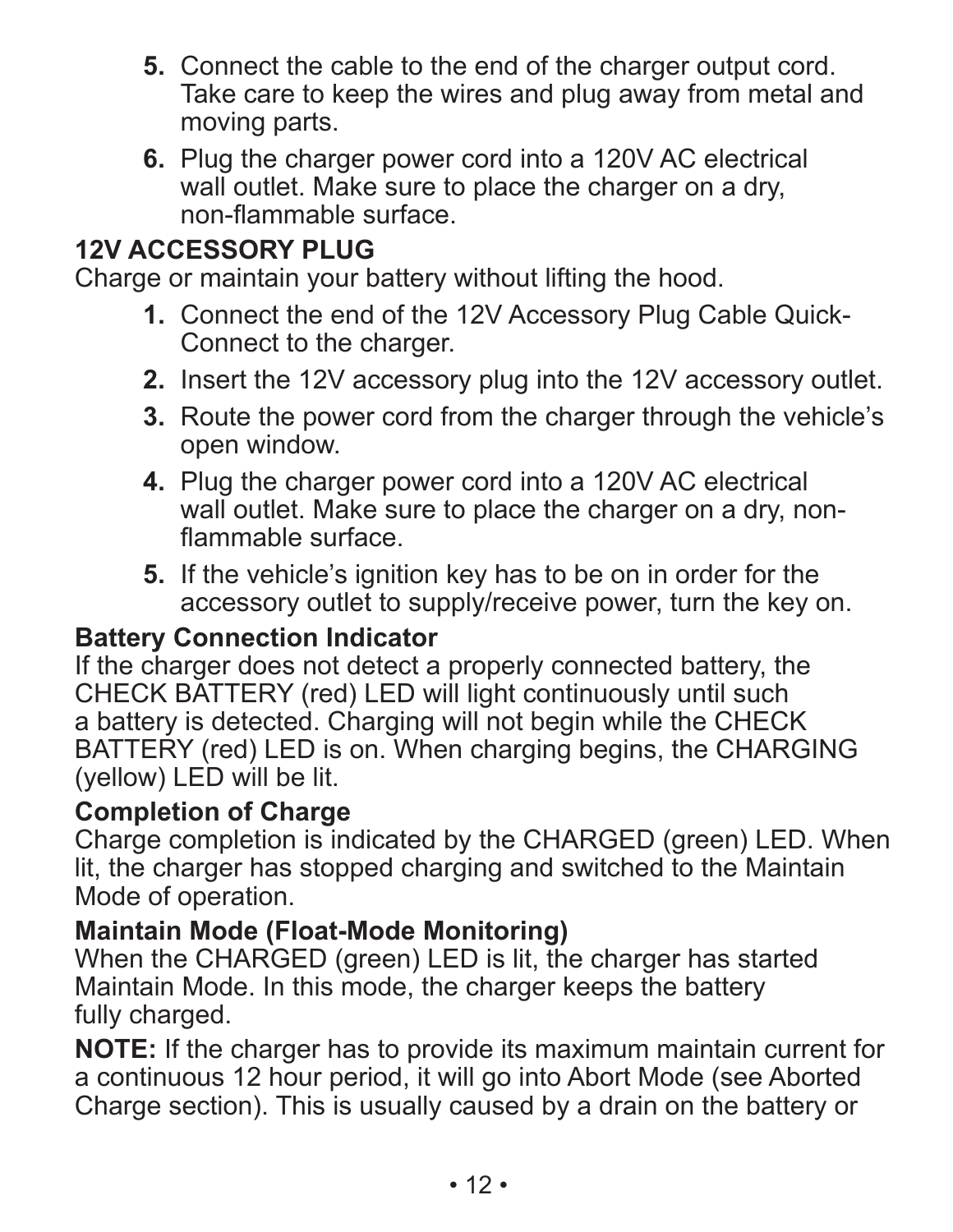the battery could be bad. Make sure there are no loads on the battery. If there are, remove them. If there are none, have the battery checked or replaced.

### **Maintaining a Battery**

The 71219 is a battery maintainer that maintains both 6 and 12 volt batteries, keeping them at full charge. It can charge small batteries and maintain both small and large batteries. If you are maintaining a fully charged large battery, you will be properly utilizing the battery charger. However, if you were to use this battery charger to charge a large battery, such as a marine deep cycle battery, that was not fully charged, you may lose some of the battery's capacity. This would cause the large battery to be unable to hold a charge and become useless. Therefore, we do not recommend charging a large battery with this unit.

**NOTE:** The maintain mode technology utilized in DieHard's chargers allows you to safely charge and maintain a healthy battery for extended periods of time. However, problems with the battery, electrical problems in the vehicle, improper connections or other unanticipated conditions could cause excessive current draws. As such, occasionally monitoring your battery and the charging process is recommended.

### **Desulfation Mode**

If the battery is left discharged for an extended period of time, it could become sulfated and not accept a normal charge. If the charger detects a sulfated battery, the charger will switch to a special mode of operation designed for such batteries. If successful, normal charging will resume after the battery is desulfated. Desulfation could take up to 8 hours. If desulfation fails, charging will abort and the CHARGING (yellow) LED will blink.

### **Aborted Charge**

If charging can not be completed normally, charging will abort. When charging aborts, the charger's output is shut off and the CHECK BATTERY (red) LED will blink. To reset after an aborted charge, unplug the charger from the outlet, wait a few moments and plug it back in.

### **12. Battery percent and charge times**

This charger adjusts the charging current in order to charge the battery completely, efficiently and safely.

This battery charger has a rated output of 2 and 4 amperes.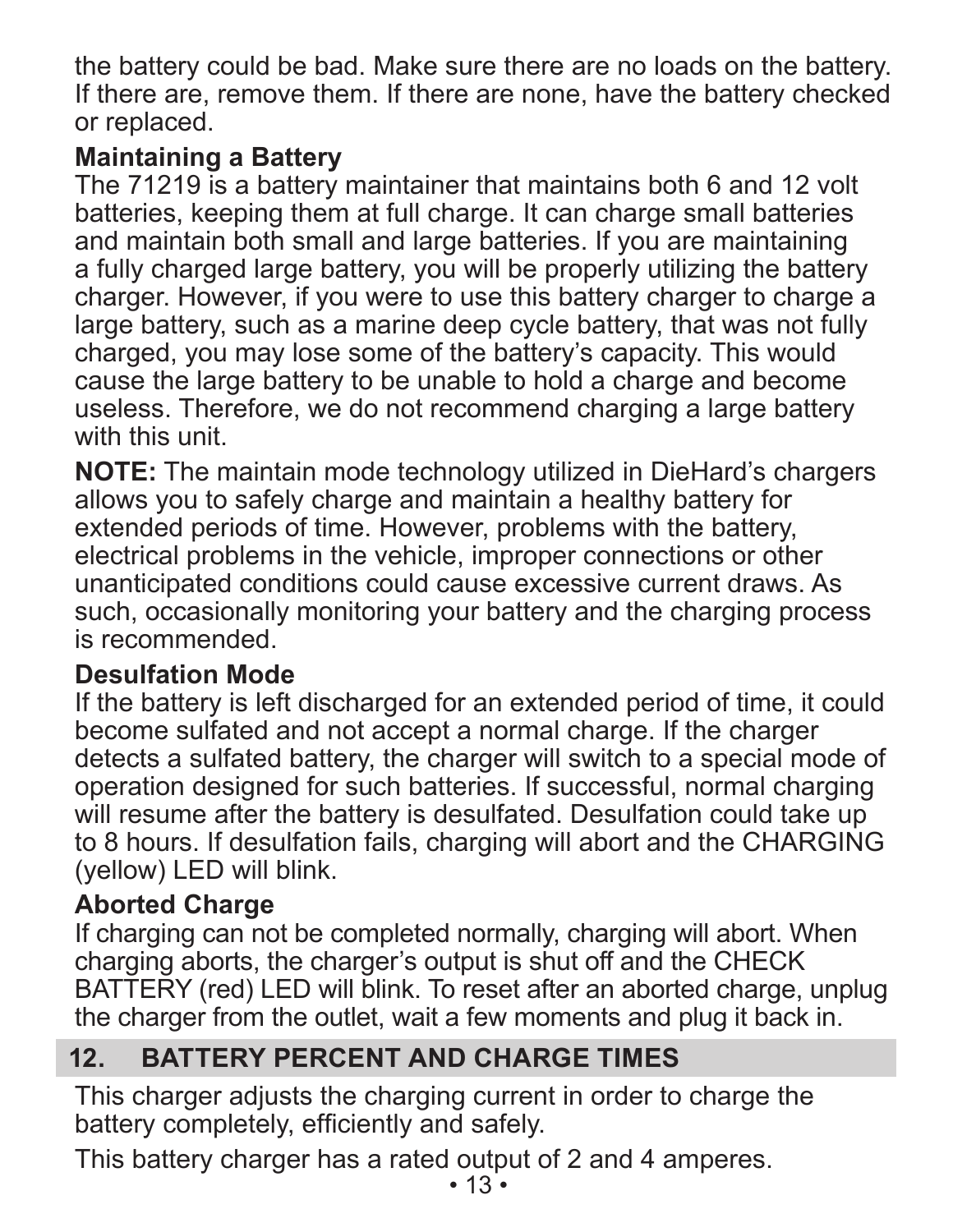### **12.1 Charging Times**

|                                 | <b>Battery Condition</b>                    |                 |
|---------------------------------|---------------------------------------------|-----------------|
| 2 Amp, 12 Volt Battery          | 50% Discharged                              | 100% Discharged |
| Ampere Hour Battery<br>Capacity | Approximate Average Charge Time in<br>Hours |                 |
| 10                              | 3.2                                         | 6.2             |
| 12                              | 4.0                                         | 7.5             |
| 2Ο                              | հ 4                                         | 124             |

|                                 | <b>Battery Condition</b>                    |                 |
|---------------------------------|---------------------------------------------|-----------------|
| 4 Amp, 6 Volt Battery           | 50% Discharged                              | 100% Discharged |
| Ampere Hour Battery<br>Capacity | Approximate Average Charge Time in<br>Hours |                 |
| 10                              | 1.6                                         | 3.2             |
| 12                              | 2.0                                         | 4.0             |
| 2Ω                              | 32                                          | 6 4             |

### **13. Maintenance instructions**

- **13.1** After use and before performing maintenance, unplug and disconnect the battery charger (see sections 6, 7 and 8).
- **13.2** Use a dry cloth to wipe all battery corrosion and other dirt or oil from the terminals, cords, and the charger case.
- **13.3** Ensure that all of the charger components are in place and in good working condition, including the plastic boots on the battery clips.
- **13.4** Servicing does not require opening the unit, as there are no user-serviceable parts.
- **13.5** All other servicing should be performed by qualified service personnel.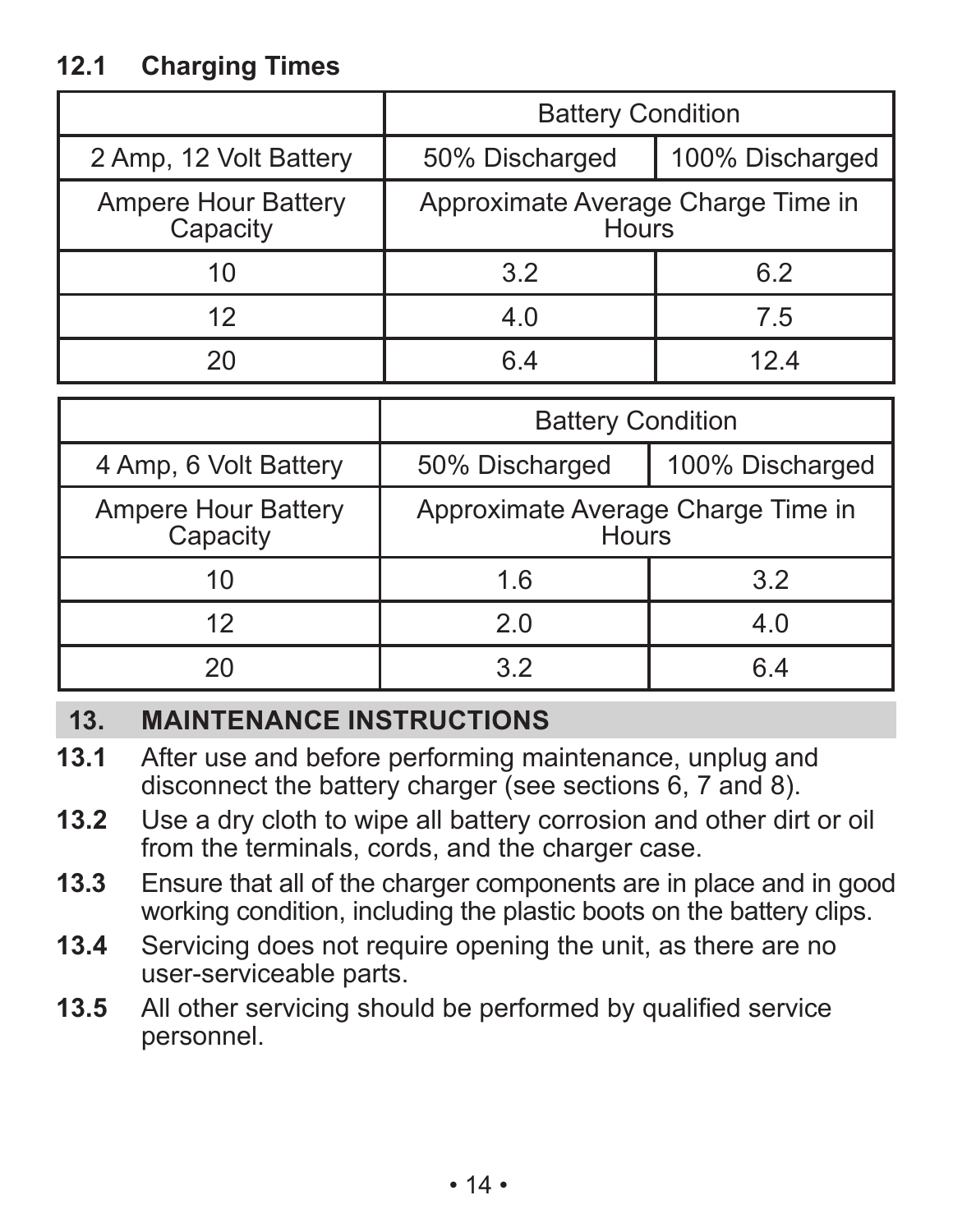### **14. Moving and STORAGE INSTRUCTIONS**

- **14.1** Store the charger unplugged, in an upright condition. The AC cord will still conduct electricity until it is unplugged from the outlet.
- **14.2** Store inside, in a dry, cool place.
- **14.3** Do not store the clips on or around metal, clipped together or clipped to cables.
- **14.4** If the charger is moved around the shop or transported to another location, take care to avoid/prevent damage to the cords, clips and charger. Failure to do so could result in personal injury or property damage.

### **15. TROUBLESHOOTING**

| <b>PROBLEM</b>                               | POSSIBLE CAUSE                                          | REASON/SOLUTION                                                                                                                                                                                                             |
|----------------------------------------------|---------------------------------------------------------|-----------------------------------------------------------------------------------------------------------------------------------------------------------------------------------------------------------------------------|
| Charger will<br>not turn on<br>when properly | AC outlet is dead.                                      | Check for an open<br>fuse or circuit breaker<br>supplying the AC outlet.                                                                                                                                                    |
| connected, and<br>no LEDs are lit.           | Poor electrical<br>connection.                          | Check the power cord<br>and extension cord for a<br>loose fitting plug.                                                                                                                                                     |
| <b>CHECK</b><br>BATTERY (red)<br>LED is lit. | Reverse connections at<br>battery.                      | Unplug the charger<br>and correct the lead<br>connections.                                                                                                                                                                  |
|                                              | Battery voltage is too low.                             | This charger has an<br>automatic start feature.<br>If the battery voltage<br>is under 0.2 Volts, the<br>charger will not detect<br>it and will not start the<br>charging process. Have<br>the battery checked/<br>replaced. |
|                                              | Battery is not properly<br>connected to the<br>charger. | Make sure the<br>connections from the<br>battery connector cable<br>to the battery and to the<br>charger are tight.                                                                                                         |